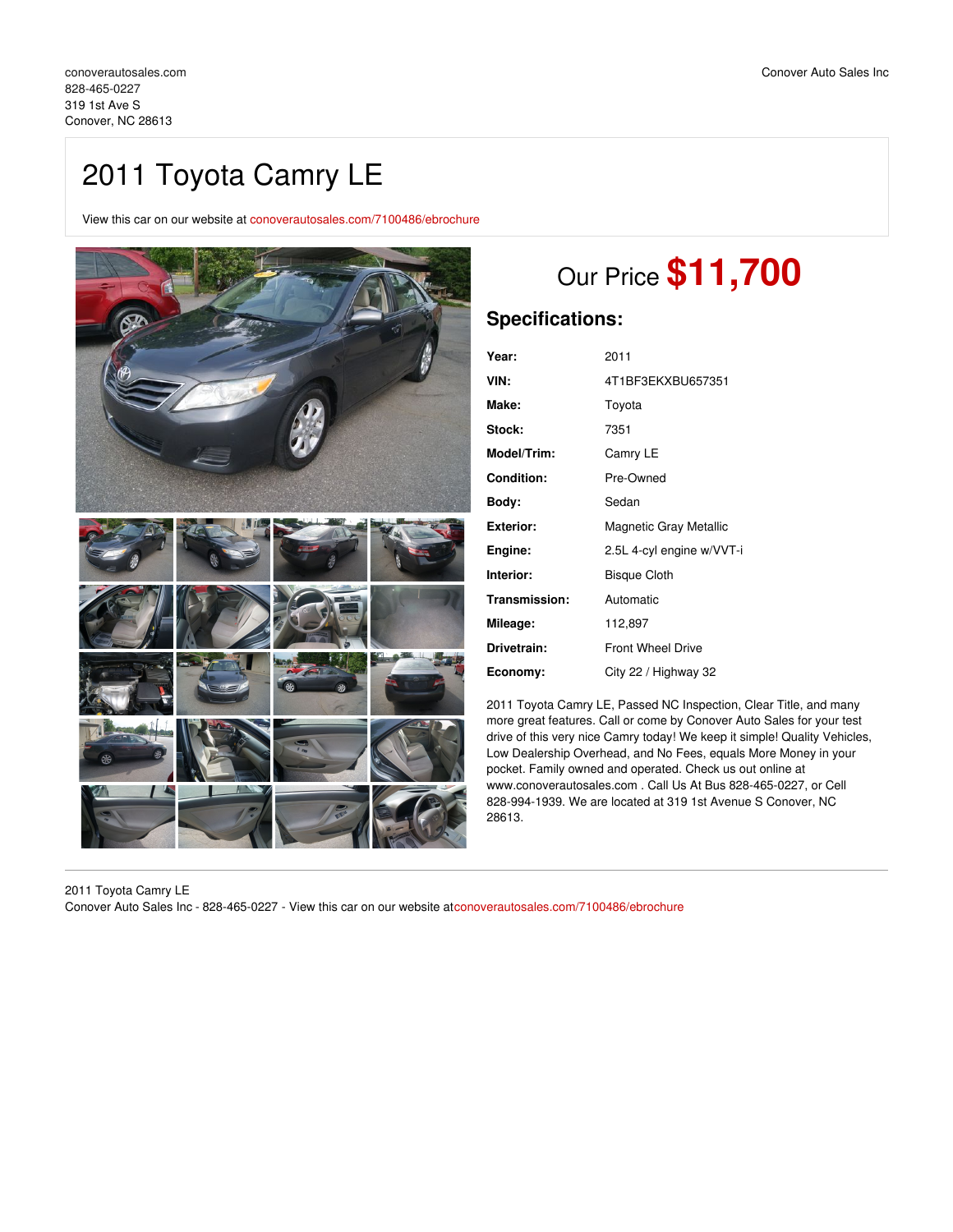

#### 2011 Toyota Camry LE

Conover Auto Sales Inc - 828-465-0227 - View this car on our website at[conoverautosales.com/7100486/ebrochure](https://conoverautosales.com/vehicle/7100486/2011-toyota-camry-le-conover-nc-28613/7100486/ebrochure)

## **Installed Options**

#### **Interior**

- (2) 12V aux pwr outlets- 60/40 split-folding locking rear seat
- Adjustable front & rear headrests- Air conditioning -inc: dust & pollen filter
- Bi-level center console w/storage- Cruise control- Dual visor vanity mirrors
- Engine immobilizer- Fabric seat & door trim
- Fold-down rear center armrest w/dual cup holders- Front & rear map pockets
- Front bucket seats -inc: driver height adjuster, driver lumbar support
- HD electric rear window defogger w/timer- Illuminated entry- In-glass antenna
- Lockable illuminated glove box- Metallic interior trim -inc: chrome door handle accents
- Multi-adjustable pwr driver seat
- Optitron gauges -inc: twin tripmeters, outside temp display
- Overhead console -inc: front map lights, sunglass holder
- Pwr auto door locks w/anti-lockout feature
- Pwr windows -inc: auto up/down, retained pwr, pinch protection
- Remote keyless entry -inc: trunk release, panic feature
- Remote trunk & fuel door releases- Tilt/telescoping steering wheel -inc: audio controls
- Trunk luggage box

#### **Exterior**

- 16" steel wheels -inc: full wheel covers- Auto on/off halogen headlamps
- Color-keyed pwr mirrors- Compact spare tire- High solar energy-absorbing glass
- P215/60R16 all-season tires
- Washer-linked variable intermittent windshield wipers -inc: mist cycle

#### **Safety**

- (2) 12V aux pwr outlets- 60/40 split-folding locking rear seat
- Adjustable front & rear headrests- Air conditioning -inc: dust & pollen filter
- Bi-level center console w/storage- Cruise control- Dual visor vanity mirrors